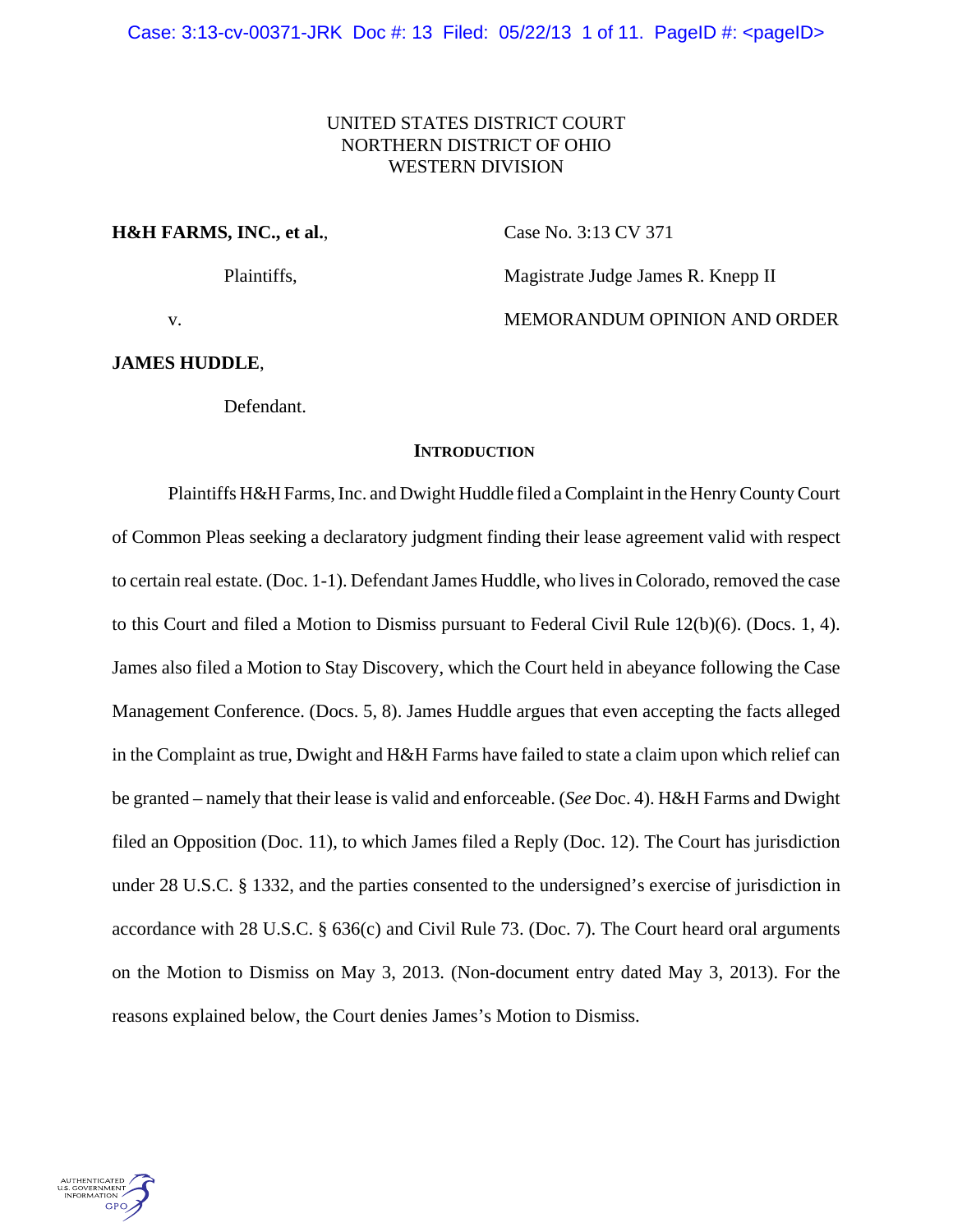### **BACKGROUND**

The dispute pertains to approximately 112 acres of farmland in Henry County, Ohio, known as "Overhome Farm." Some years ago, Overhome Farm was wholly owned by Dwight Huddle and his now-deceased wife, Hazel. (Doc. 1-1, at  $\P$ 4; Doc. 11, at 3). Over the years, Dwight and Hazel transferred undivided fractional interests in Overhome Farm to their son, James Huddle. (Doc. 1-1, at ¶ 4). Presently, James owns approximately 94 percent of Overhome Farm as an undivided fractional interest, while Dwight retains a 6 percent undivided fractional interest in the land. (Doc. 1-1, at  $\P$ [ $\uparrow$  2–4). The parties hold the land as tenants in common. (Doc. 1-1, at  $\P$  5).

Historically, H&H Farms was owned by Dwight Huddle and his other son, John Huddle, Sr. (Doc. 1-1, at ¶ 6). H&H Farms rented and farmed Overhome Farm for many years, paying cash rent to Dwight. (Doc. 1-1, at ¶¶ 6–7). Dwight collected rent from H&H Farms, paid for upkeep of the buildings, paid taxes and insurance, and distributed net rental income to the co-tenants (himself and James Huddle) in proportion to their interests. (Doc. 1-1, at ¶ 7). Since 2007, H&H Farms has been owned by John Huddle, Sr. and his son John Huddle, Jr. (Dwight's grandson and James's nephew). (Doc. 1-1, at ¶ 8). Dwight no longer owns any part of H&H Farms. (Doc. 1-1, at ¶ 8).

On June 27, 2012, Dwight entered into a Farm Ground Rental Agreement (Rental Agreement) with H&H Farms. (Doc. 1-1, at  $\P$ 9, Ex. A). Dwight signed the Rental Agreement as one of the tenants in common of Overhome Farm. (Doc. 1-1, at ¶ 9). The Rental Agreement, which was recorded, granted H&H Farms the right to use Overhome Farm for eleven years in exchange for \$150.00 per acre per year. (Doc. 1-1, at ¶ 9, Ex. A). Through legal counsel, James alleged the Rental Agreement was not enforceable and threatened to treat H&H Farms and its owners John Huddle, Sr. and John Huddle, Jr. (his brother and nephew) as trespassers if they ever attempted to farm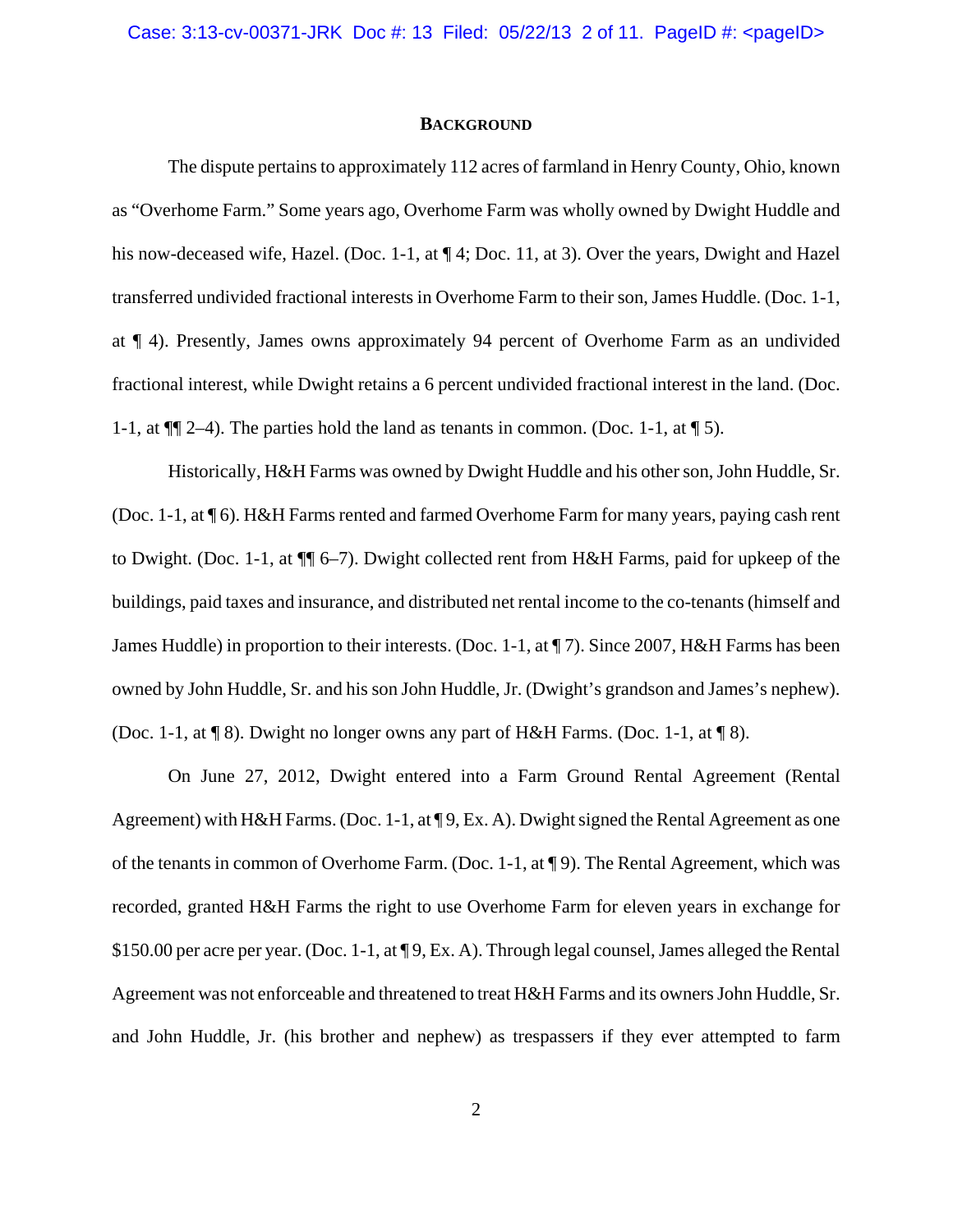Overhome Farm. (Doc. 1-1, at ¶ 10). Dwight Huddle and H&H Farms ask the Court to declare their Rental Agreement valid and enforceable. (Doc. 1-1). James Huddle asks the Court to dismiss the Complaint for failing to state a claim upon which relief can be granted.

## **STANDARD OF REVIEW**

When deciding a motion to dismiss under Federal Civil Rule 12(b)(6), the Court tests the complaint's legal sufficiency. "In determining whether to grant a Rule 12(b)(6) motion, the court primarily considers the allegations in the complaint, although matters of public record, orders, items appearing in the record of the case, and exhibits attached to the complaint, also may be taken into account." *Amini v. Oberlin College*, 259 F.3d 493, 502 (6th Cir. 2001). The court is required to accept the allegations stated in the complaint as true, while viewing the complaint in a light most favorable to the plaintiff. *Hishon v. King & Spalding*, 467 U.S. 69, 73 (1984); *Scheuer v. Rhodes*, 416 U.S. 232, 236 (1974); *Westlake v. Lucas*, 537 F.2d 857, 858 (6th Cir. 1976).

Although a complaint need not contain "detailed factual allegations," it does require more than "labels and conclusions" or "a formulaic recitation of the elements of a cause of action." *Bell Atl. Corp. v. Twombly*, 550 U.S. 544, 555 (2007). Thus, a complaint survives a motion to dismiss if it "contain[s] sufficient factual matter, accepted as true, to state a claim to relief that is plausible on its face." *Ashcroft v. Iqbal*, 129 S. Ct. 1937, 1949 (2009). And "[a] claim has facial plausibility when the plaintiff pleads factual content that allows the court to draw the reasonable inference that the defendant is liable for the misconduct alleged." *Hensley Mfg. v. ProPride, Inc.*, 579 F.3d 603, 609 (6th Cir. 2009) (quoting *Iqbal*, 129 S. Ct. at 1949). This standard for Rule 12(b)(6) applies to "all civil actions." *Id.* at n.4 (internal quotation omitted).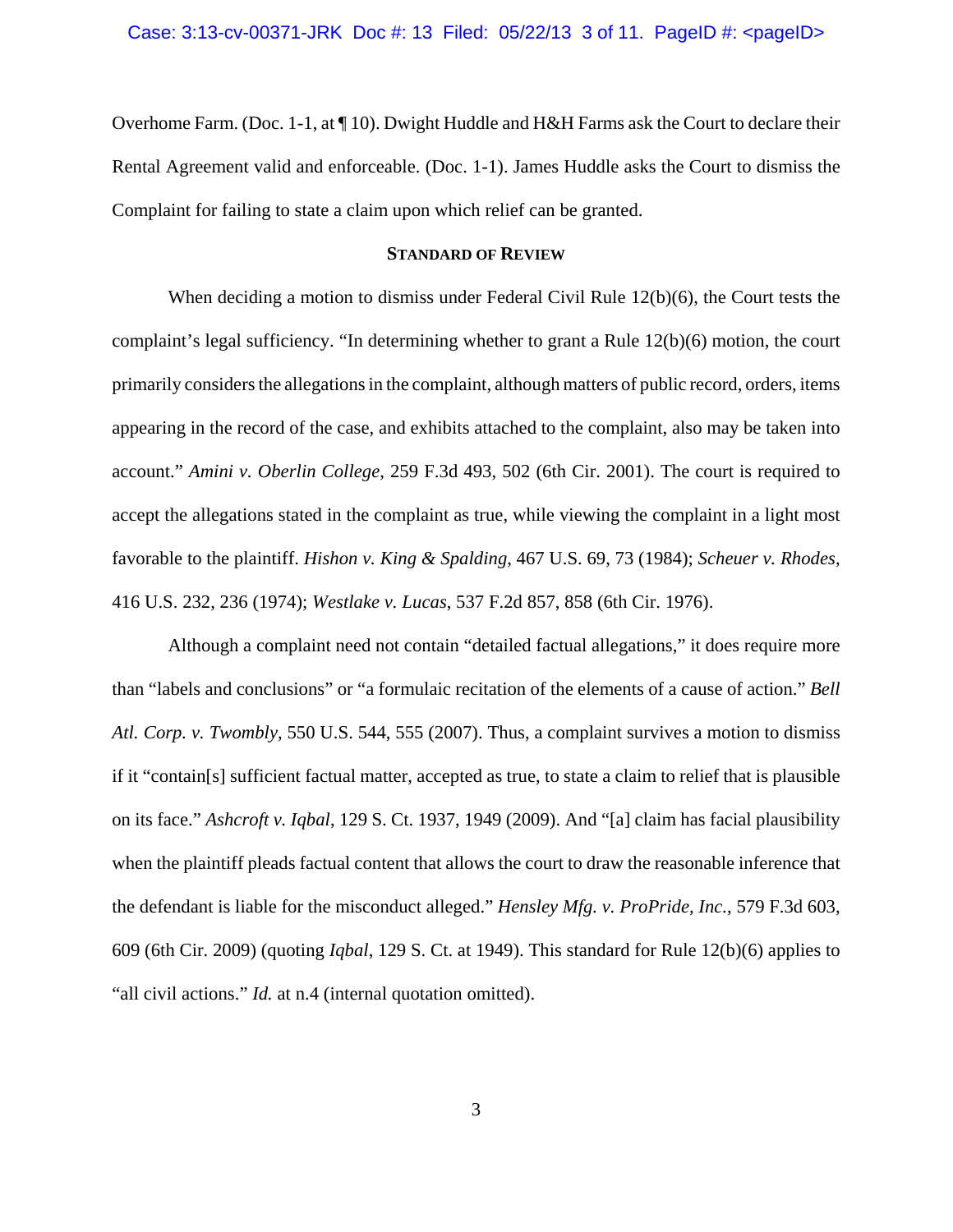#### **DISCUSSION**

The Court must accept the Complaint's allegations as true for purposes of the Motion to Dismiss. Each side strenuously argues the law clearly establishes its assertions. In essence, the question boils down to this: Does Ohio law permit one co-tenant in common who owns an undivided interest in land to lease the entirety of the property in question without his co-tenant's assent? A review of Ohio property law reveals the simple answer to that question is "yes." Therefore, the Court cannot dismiss the Complaint for failing to state a claim upon which relief can be granted.

## Ohio Tenant-in-Common Law and Co-Tenant Rights to Rental Value

Ohio defines a tenancy in common as "a joint interest in property, the only essential element of which is a unity or right of possession." *Koster v. Boudreaux*, 11 Ohio App. 3d 1, 5 (Ohio Ct. App. 1982) (cited by *F.D.I.C. v. Miller*, 2007 WL 915129, \*5 n.1 (N.D. Ohio 2007)). Each tenant in common has a separate and distinct title, and each holds his title independently of the other cotenants. *Id.* Any co-tenant "has a right to enter upon the common estate[] and take possession of the property, subject only to the right of his co-tenant[] to take possession", and a co-tenant who takes possession is not subject to eviction even if his proportional share is less than that of the other cotenants. *Collins v. Jackson*, 34 Ohio App. 3d 101, 103 (Ohio Ct. App. 1986) (citing *Cohen v. Cohen*, 89 Ohio App. 389 (Ohio Ct. App. 1951), *rev'd on other grounds*, 157 Ohio St. 503 (1952)).

A co-tenant out of possession is entitled to receive his share of the reasonable rental value of the property exclusively used by the co-tenant in possession, regardless of whether the co-tenants have a formal lease arrangement granting exclusive possession or use to one co-tenant. *Modic v. Modic*, 91 Ohio App. 3d 775, 779 (Ohio Ct. App. 1993) (citing *Cohen*, 157 Ohio St. at 503)). This right stems from Ohio Revised Code § 5307.21, which provides, "One tenant in common . . . may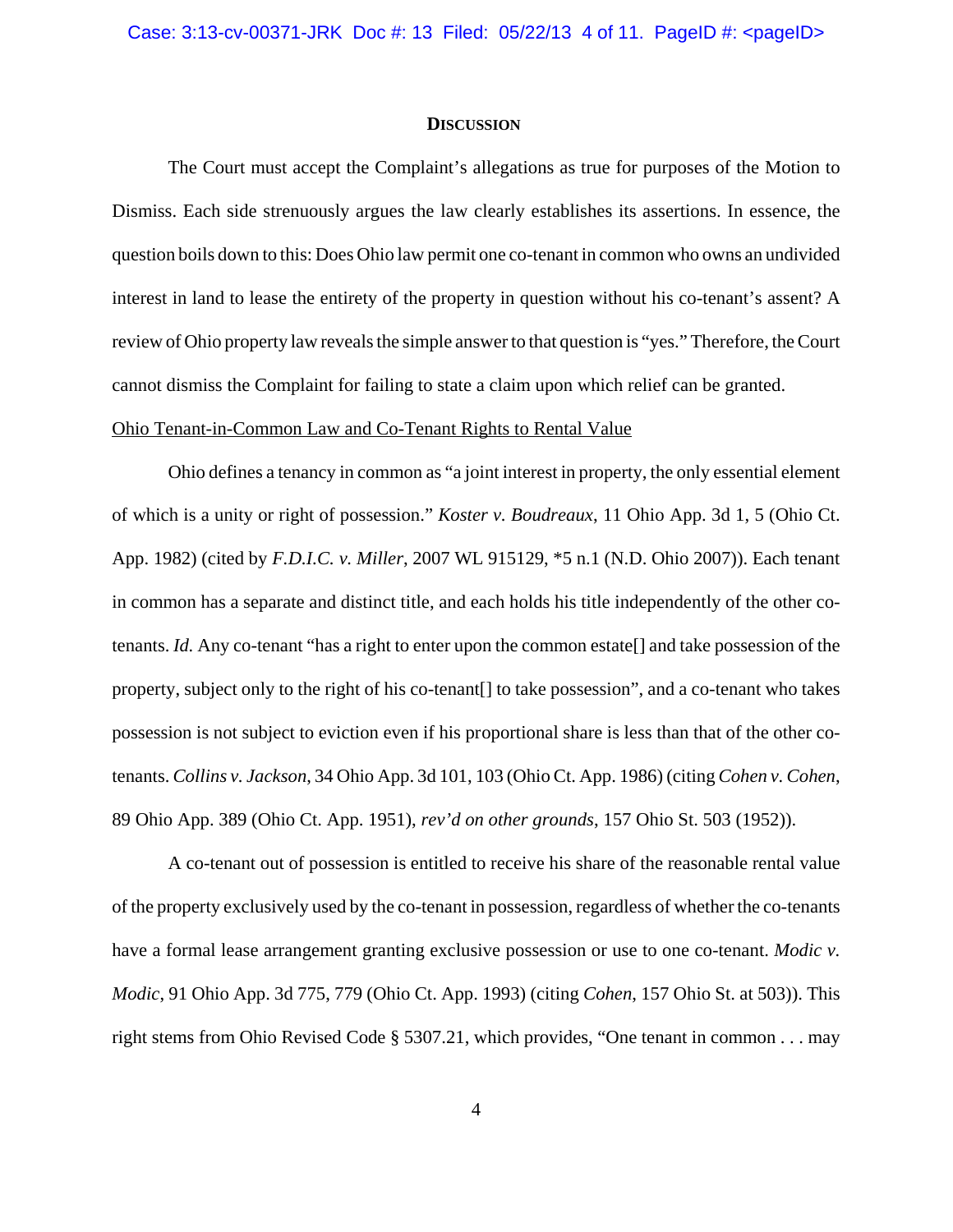#### Case: 3:13-cv-00371-JRK Doc #: 13 Filed: 05/22/13 5 of 11. PageID #: <pageID>

recover from another tenant in common . . . his share of rents and profits received by such tenant in common . . . according to the justice and equity of the case." *See also Modic*, 91 Ohio App. 3d at 779; *Collins*, 34 Ohio App. 3d at 103 ("The law is clear that even though [she] was a co-tenant, she was liable for the reasonable fair rental value of the property."); *Lipps v. Lipps*, 90 Ohio App. 578, 579 (Ohio Ct. App. 1951) ("The duty to account for rents and profits is a duty owing by a coparcener in possession to those out of possession."). In *Cohen*, the Ohio Supreme Court analyzed § 5307.21's statutory predecessor and found "a tenant in common . . . who . . . has sole possession of the premises, is liable to account to his cotenants for their share of the reasonable rental value of such occupancy, possession and use." *Cohen*, 157 Ohio St. at Syllabus, ¶ 1.

The law presumes the possession of some co-tenants is the possession of all, and there must be proof showing an assertion of ownership to the exclusion of the co-tenant out of possession to establish a violation of that co-tenant's interests. *See Ferenbaugh v. Ferenbaugh*, 104 Ohio St. 556, 559–60 (1922). The facts alleged in the Complaint contained no indication James ever requested to physically possess the tillable farm land or was denied his ownership rights in Overhome Farm.1 Dwight's possession of the land thus was not contrary to James's ownership interest because the law assumes the possession of one co-tenant is the possession of all. As the co-tenant in sole physical possession of the land, however, Ohio law imposed on Dwight the duty to account for rents and profits, and to pay James his share of the reasonable rental value of the property – 94 percent of all net rental income.

<sup>1.</sup> Under its legal definition, "possession" does not necessarily mean "physical possession", as "[a]n estate which gives the right to possess *or* to a participation in the fruits of possession is sufficient." *Rawson v. Brown*, 104 Ohio St. 537, 546 (1922). Thus, someone retains legal possession of land so long as he is "entitled to enjoy the present rents . . . as one of the cotenants". *Id.* at 546–47.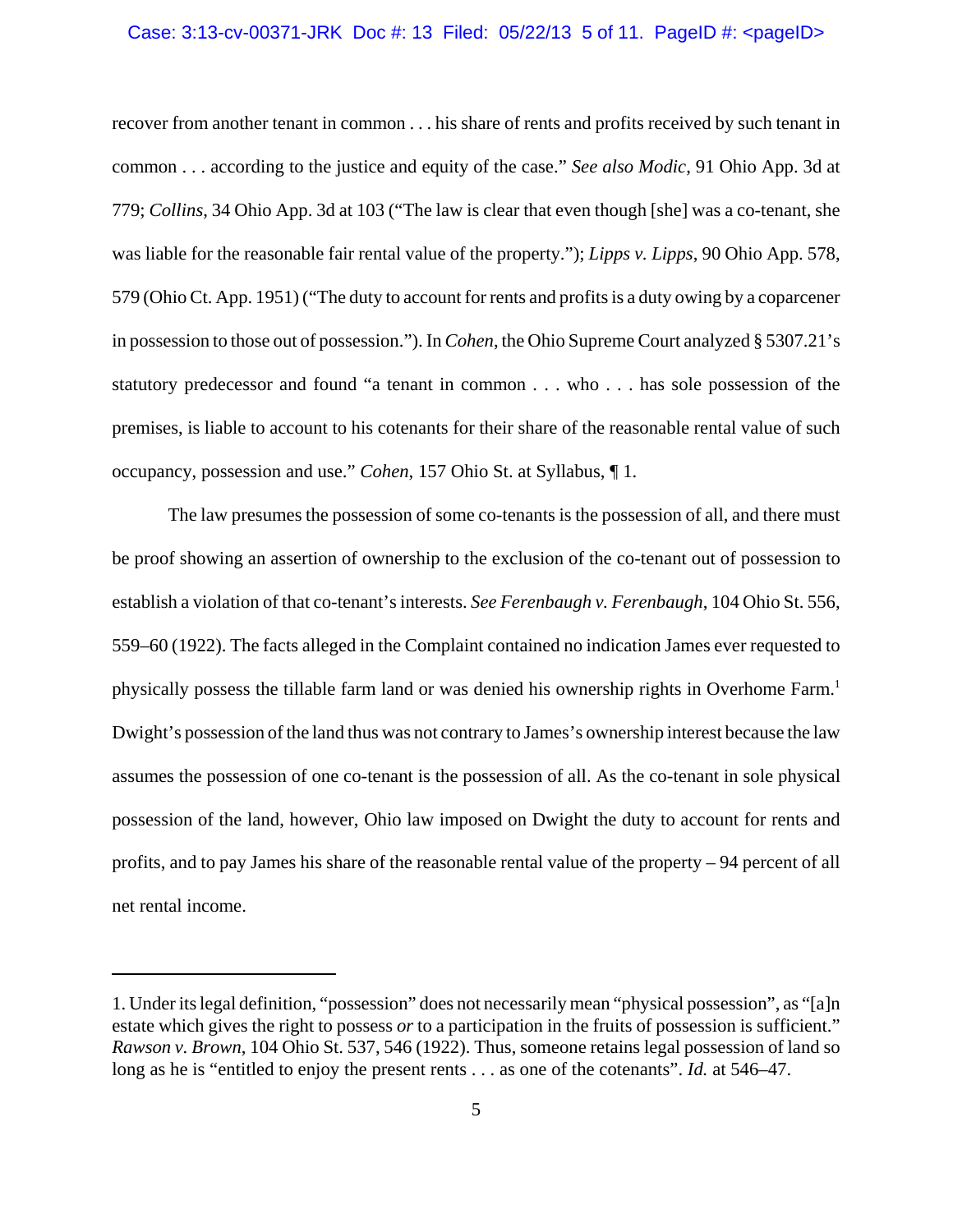## A Lessee Holds Possession of the Property for His Lessor

Ohio law holds "[i]t is axiomatic that when an owner conveys a leasehold estate, the owner retains his fee simple interest in the property." *Broerman v. Blanke*, 1999 WL 280288, \*2 (Ohio Ct. App. 1999) (citing *Smith v. Harrison*, 42 Ohio St. 180 (1884)). In *Broerman*, brother and sister Julius L. Broerman and Doris Blanke each owned 1/7 of the subject property, having inherited these shares from their parents. *Broerman*, 1999 WL 280288 at \*1 n.1. Before the parties' parents died, Richard Blanke entered into a written lease with them allowing him to farm the subject property for a term of three years, automatically renewable in one year intervals unless either party gave a 90-day advance notice. *Id.* at \*1. Mr. Blanke was thus a lessee of the property, but neither a co-tenant in common nor an owner in any way. *Id.* 

After appellant Mr. Broerman filed an action for partition, the trial court determined Mr. Blanke's leasehold interest in the subject property divested Mr. Broerman of actual possession or the immediate right to possession of the property. *Id.* at \*2. The appellate court disagreed, stating "the possession of the tenant . . . under a lease, perpetual or otherwise, is always the possession of the lessor." *Id.* (quoting *Rawson*, 104 Ohio St. at 546 (finding physical possession was not necessary to maintain a partition action; a *right* to possession or to participation in the "fruits of possession" was sufficient)). As an owner of an undivided fee simple interest in 1/7 of the subject property, Mr. Broerman had a present possessory interest in the property, despite Mr. Blanke's leasehold interest in the same property. *Id.* at \*3. That is, Mr. Blanke's leasehold interest in the property did not divest Mr. Broerman of his ownership interest in the property because Ohio considers that a tenant holds possession of property *for* the lessor such that "the possession of the former is the possession of the latter". *Wells v. Twenty-First Street Realty Co.*, 12 F.2d 237, 238 (6th Cir. 1926); *see also Rawson*,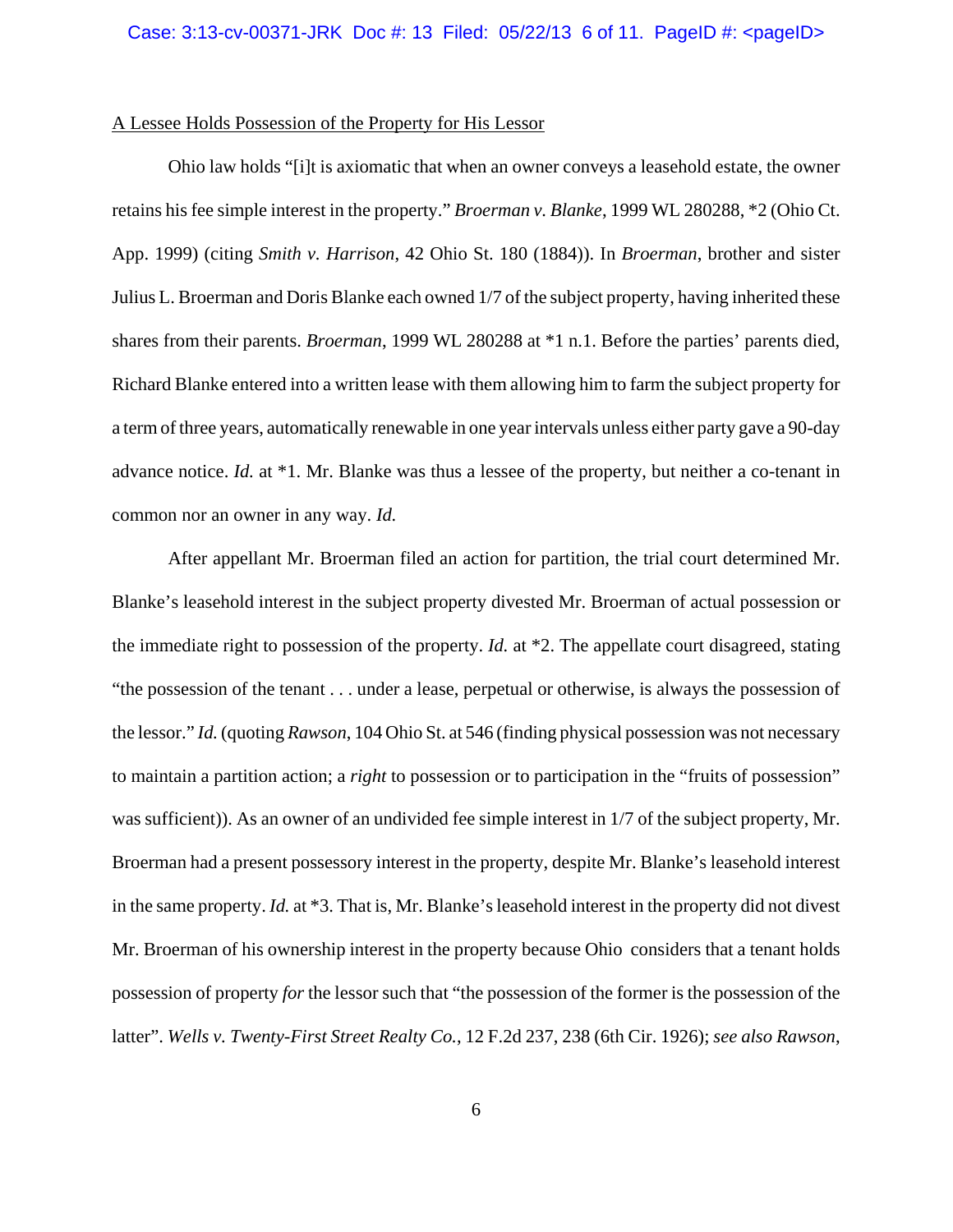104 Ohio St. at 546.

Here, as the owner of an undivided fractional interest in Overhome Farm – regardless of that interest's size – Dwight has an absolute right to possess the property, subject to the duty to give his co-tenant James an accounting and his share of the reasonable rental value. *Collins*, 34 Ohio App. 3d at 103 (citing *Cohen*, 89 Ohio App. at 389); *Modic*, 91 Ohio App. 3d at 779 (citing *Cohen*, 157 Ohio St. at 503). When Dwight leased Overhome Farm to H&H Farms, he granted H&H Farms his right to physically possess the land for a term of eleven years. Because a tenant's possession of property *is* the landlord's possession of the property, H&H Farms's possession of Overhome Farm is equal to Dwight's possession of Overhome Farm. *Broerman*, 1999 WL 280288 at \*3; *Rawson*, 104 Ohio St. at 546. It is just as if Dwight is possessing the land, which he is certainly entitled to do as a tenant in common, subject to the duty to account and pay reasonable rental value to James. Further, under Ohio law this leasehold interest does not divest either James or Dwight of their legal present possessory interests in Overhome Farm. *See Broerman*, 1999 WL 280288 at \*3.

## A Co-Tenant May Lease His Interest in Property Absent His Co-Tenant's Assent

James urges the Court to dismiss the case because a tenant in common cannot convey or encumber the interest of his co-tenant; divest the interest of his co-tenant; or defeat, defer, or limit another's rights as tenant in common. (Doc. 4, at 5). *See Heiden v. Howes*, 77 Ohio App. 525, 531 (Ohio Ct. App. 1945); *Lewellyn v. Village of South Zanesville*, 43 Ohio App. 385, 390 (Ohio Ct. App. 1932) ("one cotenant cannot convey away the interest of another cotenant, and if he cannot convey away he cannot create a lien upon the interest of his cotenant unless duly authorized and empowered so to do."). But as discussed above, Ohio law holds that a lease does *not* divest cotenants of their interests in property. *Broerman*, 1999 WL 280288 at \*3.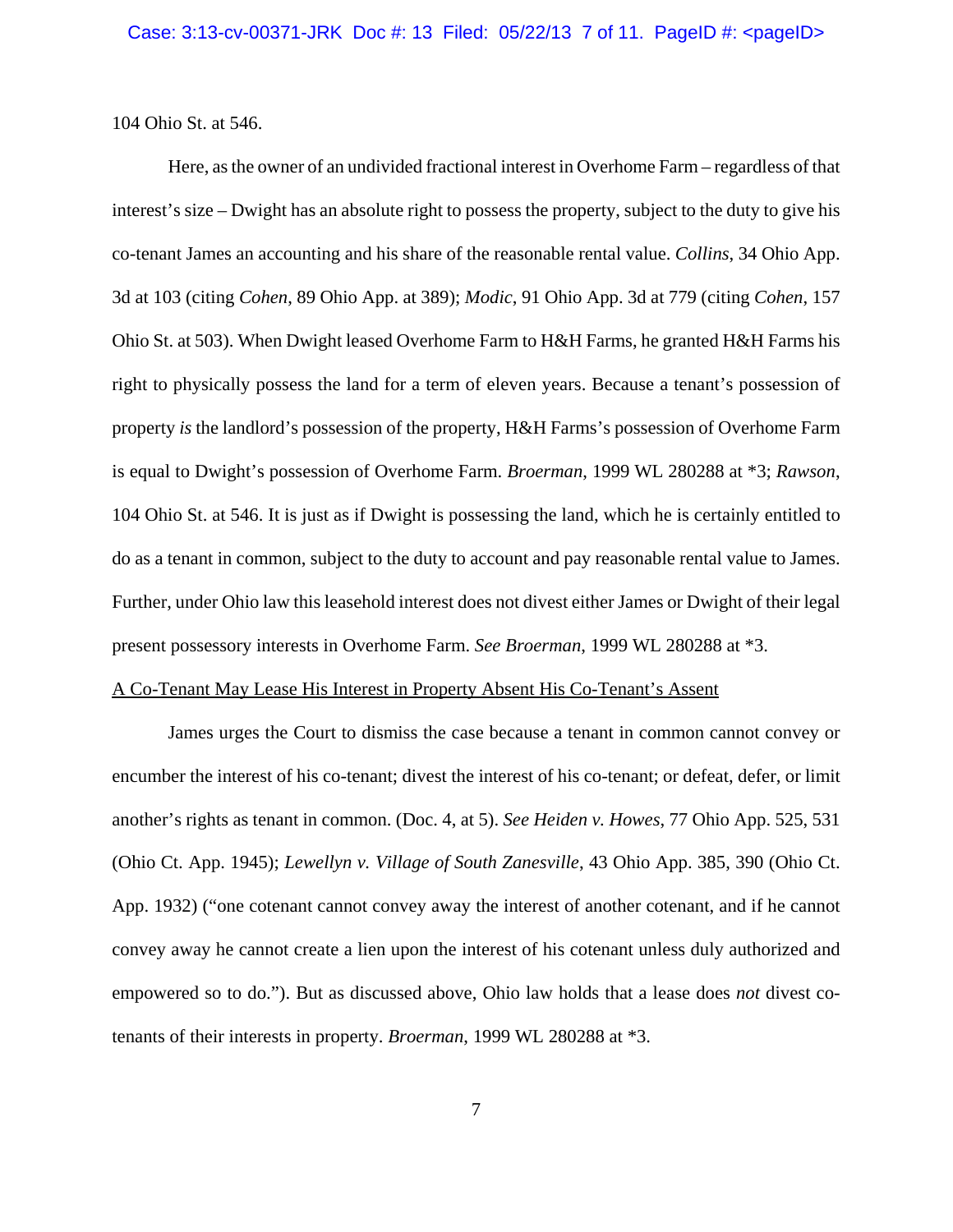#### Case: 3:13-cv-00371-JRK Doc #: 13 Filed: 05/22/13 8 of 11. PageID #: <pageID>

It is true that one tenant in common cannot bind his co-tenant to a contract if the contract is made without the co-tenant's authority, *Mendenhall v. Haven & Co.*, 1891 WL 1403 (Ohio C.D.1891), but – as James even concedes – the contract at issue here is between Dwight and H&H Farms (*see* Doc. 4, at 5). And under *Broerman*, the lease between Dwight and H&H Farms does not interfere with James's property interest in Overhome Farm. It is unclear, therefore, why James would need to approve his father's lease of his father's possessory interest in the land to a third party, when H&H Farms is possessing the land *for* Dwight, and the lease does not divest James of his own interest.

Though James points to case law showing tenants in common may contract with *each other* for the exclusive right to use and occupy the land, at which point the co-tenant lessor's rights are suspended during the lease's existence, nothing requires a formal lease for one co-tenant to possess the entirety of a subject property. *See Cleveland Trust Co. v. Hart*, 100 Ohio App. 66, 68 (Ohio Ct. App. 1955) (after executing a lease with their co-tenants, plaintiffs could not enter the property without becoming trespassers); *Modic*, 91 Ohio App. 3d at 779 (a co-tenant out of possession is entitled to his share of the reasonable rental value of the property exclusively used by another cotenant, even without an agreement to pay rents or a demand for possession from the out-ofpossession co-tenant). And, nothing indicates a co-tenant may not lease his possessory interest to another without his co-tenant's assent. In *Cahen v. Cahen*, 1940 WL 7483 (Ohio Ct. App. 1940), an Ohio appellate court considered a situation in which two brothers owned real estate as tenants in common and Cahen, Inc. leased a storeroom on the premises. *Id.* at \*418. The court specifically stated, "It is only necessary to say that *either brother had authority to rent the room under consideration*." *Id.* at \*419 (emphasis added). *See also Home Federal Savings & Loan Ass'n of*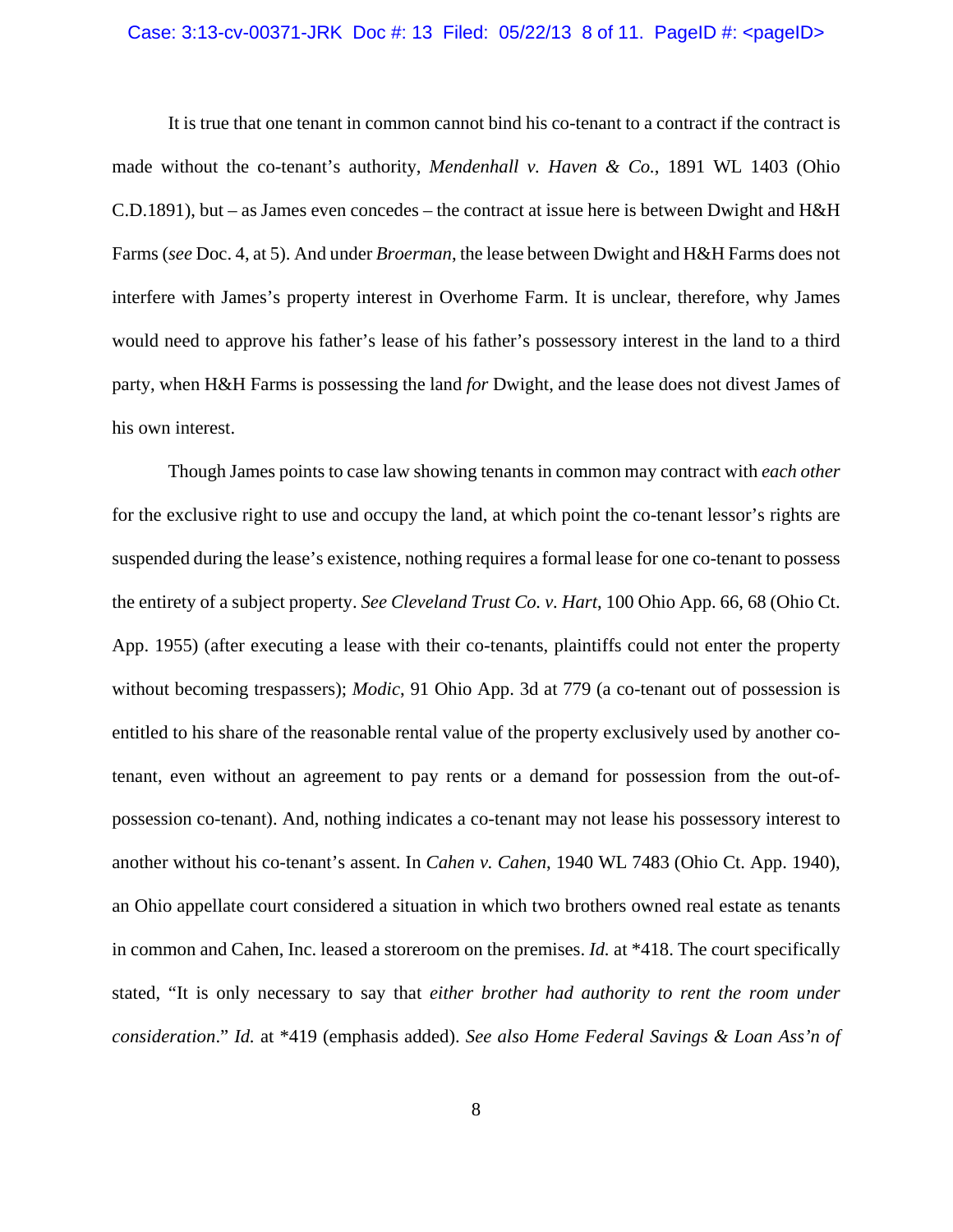# Case: 3:13-cv-00371-JRK Doc #: 13 Filed: 05/22/13 9 of 11. PageID #: <pageID>

*Marion, Ohio v. Kumar*, 1979 WL 207996, \*5 (Ohio Ct. App. 1979) (stating one co-tenant in common had full authority to collect rent, but was bound to account to her co-tenant, and finding the other co-tenant's "clear remedy" was to partition the real estate).

Accepting the allegations in the Complaint as true, the Court finds it "contain[s] sufficient factual matter . . . to state a claim to relief that is plausible on its face." *Ashcroft v. Iqbal*, 129 S. Ct. 1937, 1949 (2009). Specifically, Dwight and H&H Farms request a declaration that their lease is valid, alleging Dwight and James own Overhome Farm as tenants in common with undivided interests, alleging that as tenant in common, Dwight leased the land to H&H Farms, and alleging James has questioned the lease's validity via legal counsel. (Doc. 1-1, at  $\P$  $[2-5, 9-10)$ ). When an owner of real property conveys a leasehold interest in that property, he conveys to the lessee his right to possess the property, and the possession of the lessee is the possession of the lessor. That is, during the lease term, the lessee possesses the property for the lessor. In this way, a lease does not divest the co-tenants of their interests in the land. An owner of an undivided fee simple interest in property retains a present possessory interest in the property, despite a third party's leasehold interest in the same property. *Broerman*, 1999 WL 280288 at \*3.

Under this rule, Dwight could convey a leasehold interest transferring his right to physically possess Overhome Farm. Dwight's tenant would then be possessing Overhome Farm *for* Dwight, and this would not divest James of *his* interest in Overhome Farm, but James would be entitled to an accounting and his proportionate share of rental incomes, and he would have other rights as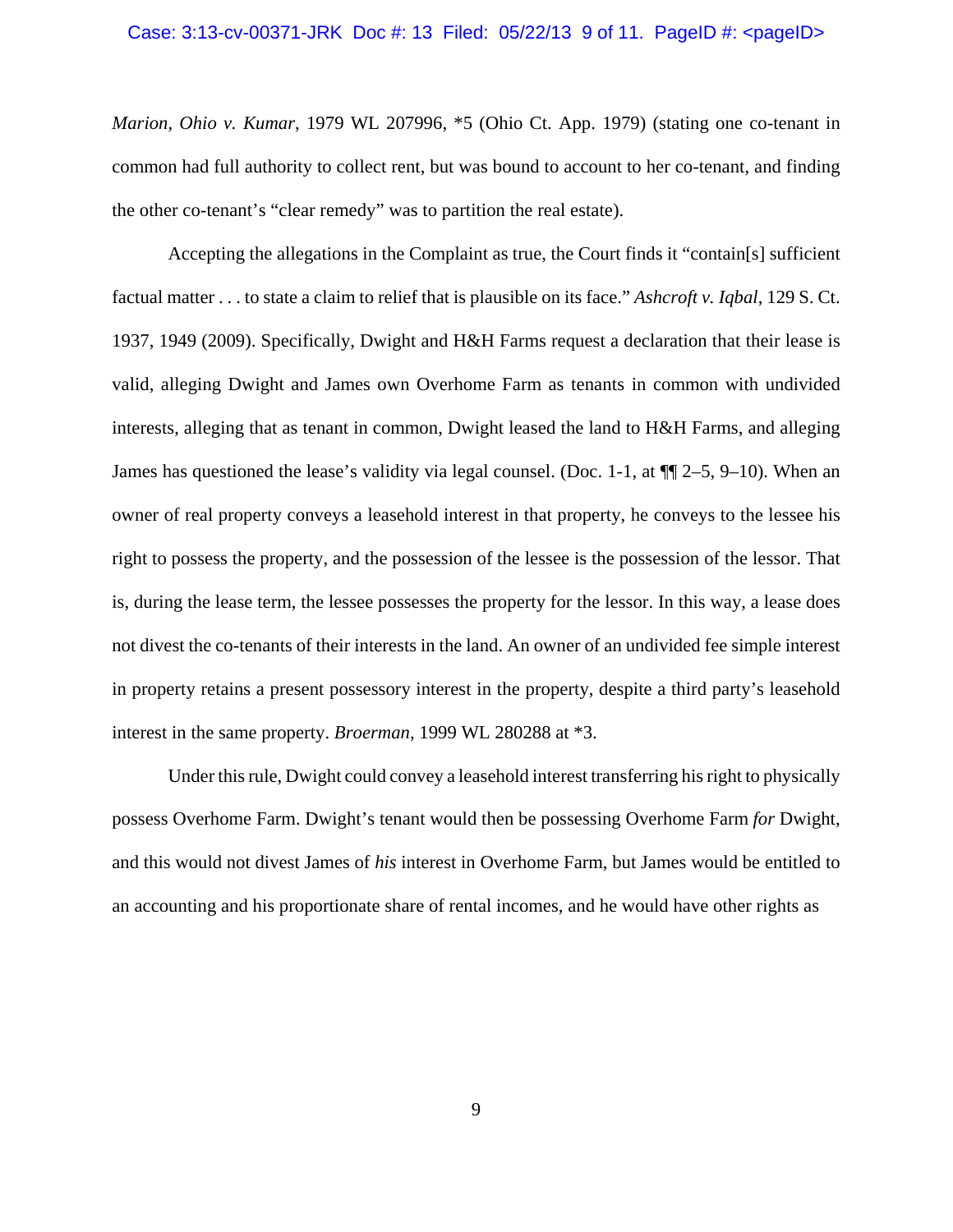provided by Revised Code § 5307.21, including the right to partition.<sup>2</sup> Though governed by statute, partition is an equitable remedy and a court "has considerable discretion in attempting to fashion a fair and just remedy" in equitable matters so long as it does not "flout or override specific statutory mandates". *Thrasher v. Watts*, 193 Ohio App. 3d 569, 574–75 (Ohio Ct. App. 2011) (citing Revised Code § 5307.01 *et seq.*; *Russell v. Russell*, 137 Ohio St. 153 (1940); *Wells Fargo Bank, N.A. v. Young*, 2011-Ohio-122, ¶ 63 (Ohio Ct. App. 2011); *Redmon v. Surina*, 2005-Ohio-2472 (Ohio Ct. App. 2005); *Winchell v. Burch*, 116 Ohio App. 3d 555, 561 (Ohio Ct. App. 1996) (internal quotations omitted)). Lacking authority explicitly stating the contrary, the Court believes, in this case, where a six percent owner leased farm land to a third party for 11 years without the 94 percent owner's agreement, it would seem inequitable for that lease to remain with the land following a partition sale. A property owner may only convey the rights he possesses, and the right Dwight leased to H&H Farms – his right to physically possess and use Overhome Farm – would cease when a partition sale severed his interest in the property.

James argues Dwight and H&H Farms have not stated a claim upon which relief can be granted because he alleges one cotenant cannot lease the property without his cotenant's assent. Here, Dwight has leased to H&H Farms *his* right as a tenant in common to possess Overhome Farm. That does not divest James's interest, though there are still obligations for an accounting and reasonable rental value. And, though it is true one co-tenant cannot bind another to a contract, that

<sup>2.</sup> Ohio law clearly holds that a lease is no obstacle to a partition action. *Rawson*, 104 Ohio St. at 545–47 (99 year lease renewable forever did not prevent partition); *Broerman*, 1999 WL 280288 at \*2–3; *Forest Park Properties, Inc. v. Pine*, 9 Ohio App. 2d 348, 351 (Ohio Ct. App. 1966) (partition possible where the land was subject to 99 year lease with option to purchase); *Crowe v. Crowe*, 12 Ohio App. 43, 44 (Ohio Ct. App. 1919) ("The existence of an ordinary lease for years, under which the tenant is in possession, paying rent to the owners of the fee, is no obstacle to partition".); *Werner v. Gloss*, 6 Ohio Dec. Reprint 1239, 1240 (Sup. Ct. of Cincinnati 1886).